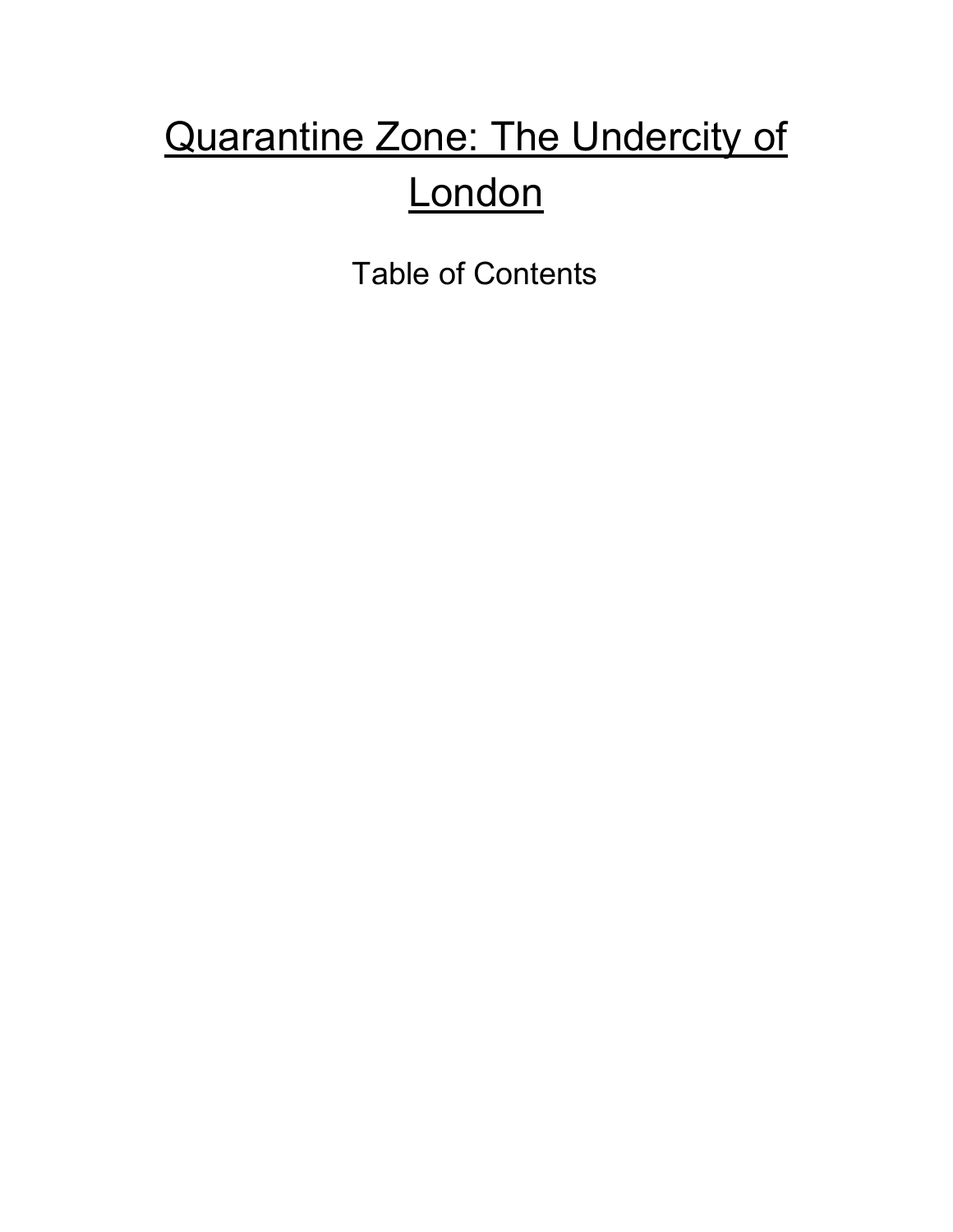## **Elevator Pitch**

Banished from the Surface, an Undercity of Nosferatu scrape to survive in a hostile necropolis, lead by an ancient nosferatu prince, where higher social standing takes you further away from the noise of the surface world. A blood soaked 'Neverwhere' where the occult is rarely hidden socially, but often lurking in ambush around the corner. Guild politics and a shifting economy lead by story and player interaction.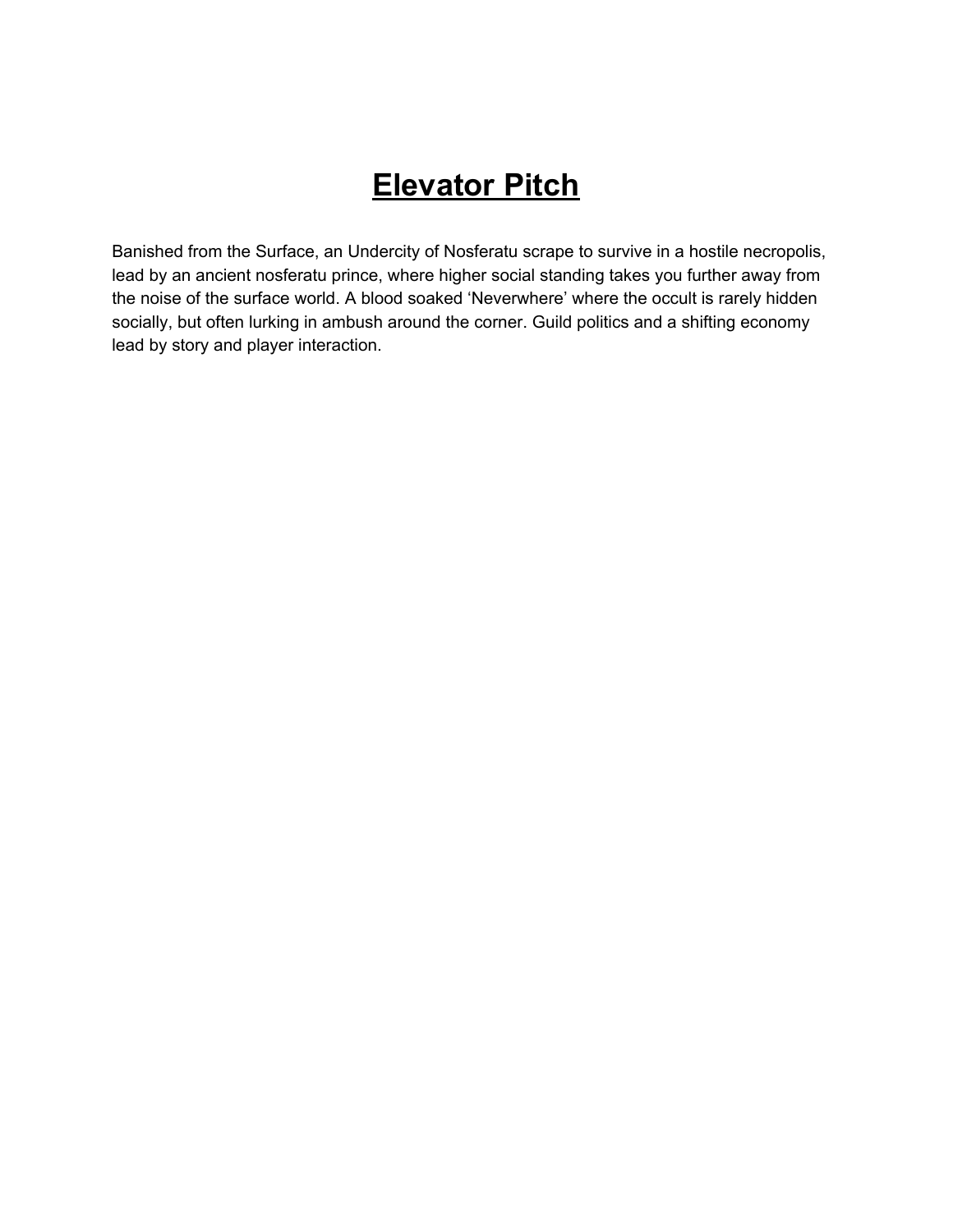#### Themes

**Body Horror -** The changes that occur to a Nosferatu are unsettling and alien. As the tainted nature of the Haunt's requiem changes them, so too does the world they inhabit. Ghoul rats crawling with maggots hunting barrow-wights in swarms, sickness ridden ghoul servitors bowing and scraping to their undead masters. Loss of limbs and loss of self, but more than anything the strong knowledge that no matter how miserable or disgusting the Nosferatu are, there is something WORSE out there in the barrows.

**Economic Horror -** You live in sewers, and ancient hollows and collapsed basements. You can't go out onto the surface for fear of Morbus Quarantine teams staking you out for the sun or young invictus hunting parties out to make a name for themselves gunning you down in the streets for the boons your death brings them. Nothing is free and nothing is easy - Every day is scraping and bowing and begging for blood, or desperately finding a way to improve make-shift farms to feed herds and ghouls. Thats not to say that a niche can't be carved, but carving is hard work and any amount of comfort comes at SOME cost.

**Alien Culture -** Under London is a totally different world, even for a vampire. There is no mortal throng to roam amongst in order to feed, there is no need to hide who you are. In many ways, the nosferatu are more free than many other vampires. The social heirarchy of normal vampire existance doesnt exist - there are no Priscii, no seneschals, no harpies… No Masquerade. 'Luckily' for the player characters, they are Neonates, not just new to the society but new to their own existance. How will they survive in a world where blood is harder to come by, and how will they navigate a brand new world...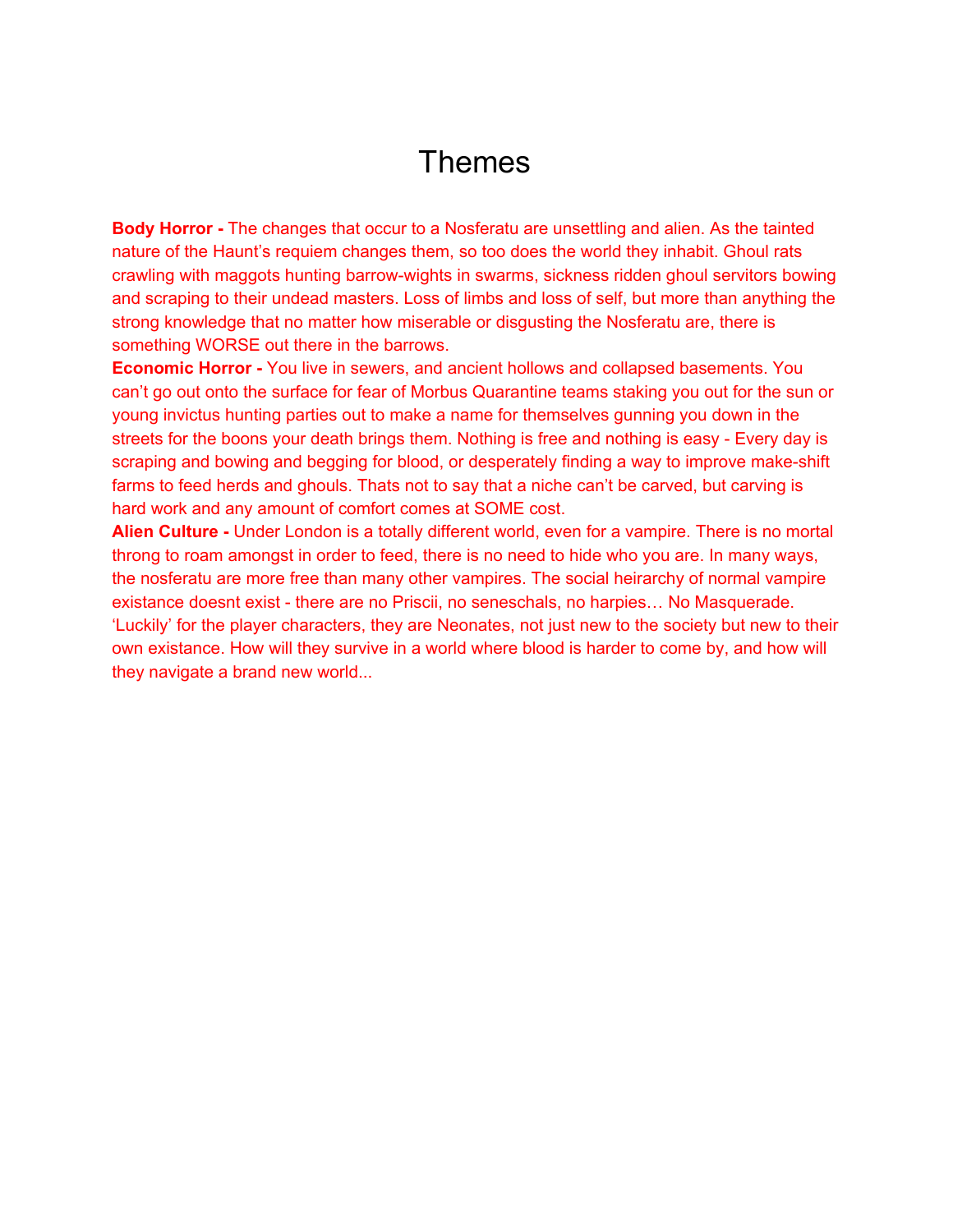#### **What to Expect from the Game:**

You're a Nosferatu or a Ghoul - No wiggle room, no exceptions. Bloodlines are easier to come by and some unique bloodlines, or theme changes to bloodlines, will be present.

No Casual Feeding - Every drop of blood comes with a surface raid or taxing feeding on small herds of mortals.

Alternate Factions - Most of the Nosferatu in the Undercity are Neonates, and unable to leave the Undercity for fear of the Blood Hunt, do not learn about the greater covenants. Instead, the city's teeming pyramid is built on the backs of the Under-Guilds.

Born in the Dark, Die in the Dark - Except for the rare few neonates who steal up into the surface on blood-raids, all resources, contacts and allies will be connected to the Undercity. Resources 5 still makes you equivalent to a millionaire in the eyes of the Undercity, but represents a wealth of goods and favours owed rather than simply raw coinage…

No Visitors - The Prince Above has decreed all Nosferatu blood hunted in the city of London, and those Kindred who would associate with them are unwelcome in his city. This may change, in the future, after the game has established - Visiting Nosferatu may be welcomed. Politics and Brutal Economy - The Undercity doesnt have the luxury of an unknowing populace living amongst it, being able to be used, hidden within and consumed. There are only so many resources to go around and pressure must be applied to acheive anything.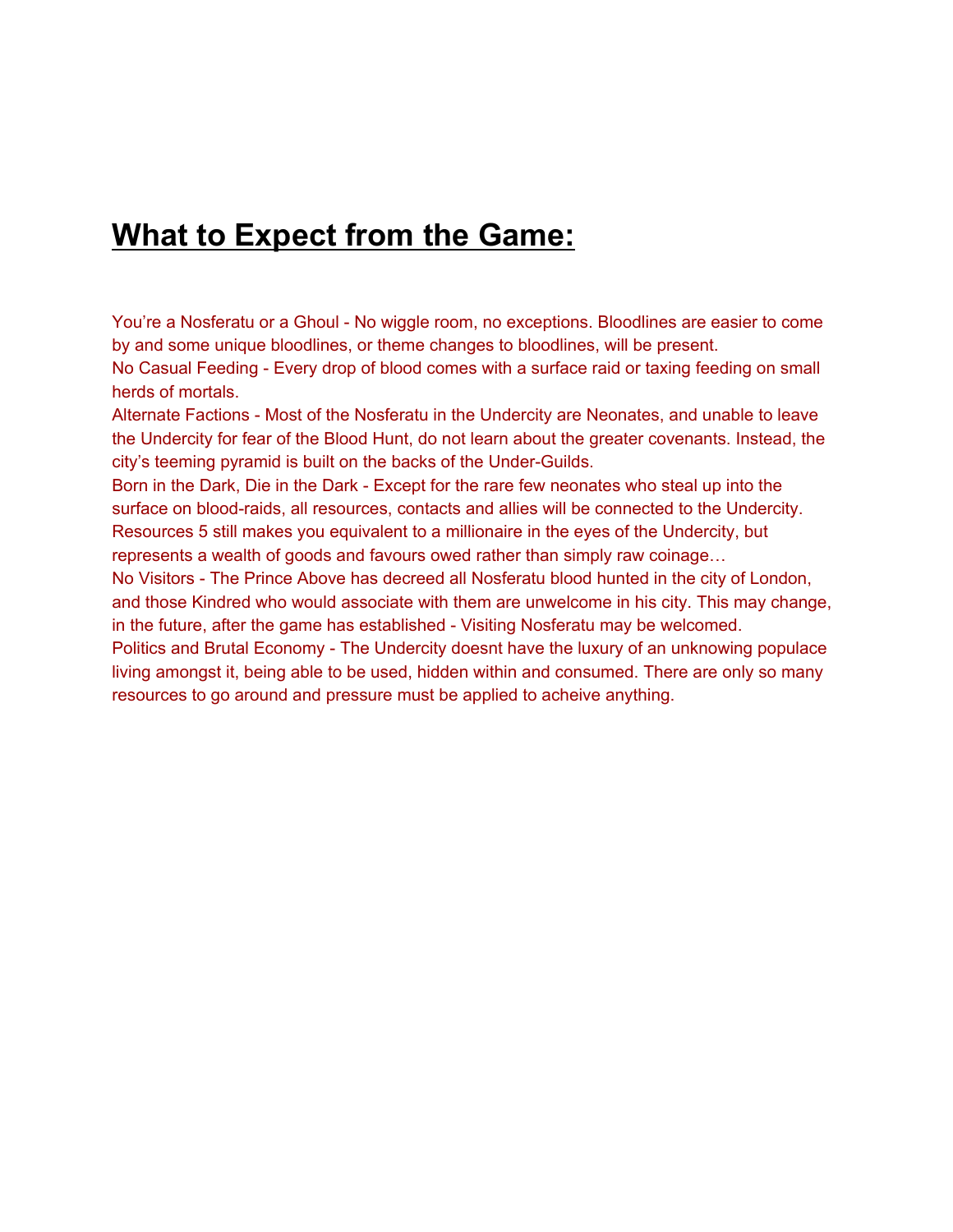## **The Under-Guilds:**

**The Barrow Wights -** *Wearing the Trappings of their Order, Chains laden with padlocks. Warriors and Rangers of the Outer Tunnels, guardians of the City.*

**The Upstanding Guild of Dredgers -** *Dredgers are the merchant caste of the city, either skilled in searching through the waste that falls into the undercity from above, bartering and trading or organising Surface Raids - If you need something physical, the Dredgers will likely have something to suit you.*

**The Brotherhood of the Boiling Rat -** *Once simply farmers of sewer rats and breeders of ghouled servents, the Brotherhood now maintain farms and food stores for the mortal servants of the Nosferatu, as well as breeding their own and number a few skilled doctors of the mortal arts. The brotherhood operate small 'Bag Men' cells of kindred who steal away into the overcity to kidnap mortals, and steal animals to keep the genetic stock below strong...*

**The Seventh Circle Association -** *The Brotherhood may be the marrow of the city, but it is the Association which is the muscle that pumps the blood around the city. Keepers of Secrets, of Knowledge, of Boons and of Blood, the Association works like a brutal business firm. Its business? Ursury.*

**The Firm -** *A city grows, and the Undercity is no different. Acting like a combination of Municipal Caretakers and a union of builders and decorators, The Firm are responsible for ensuring the Necropolis has all the amenities it needs for its continued survival, wether that be foul smelling waterways, repairing collapsed tunnels or embargos on expansion for guilds who don't pay their dues. The 'Trades' of The Firm are as much artists as they are craftsmen, the beautification of the lower layers of the city is VERY lucrative work…*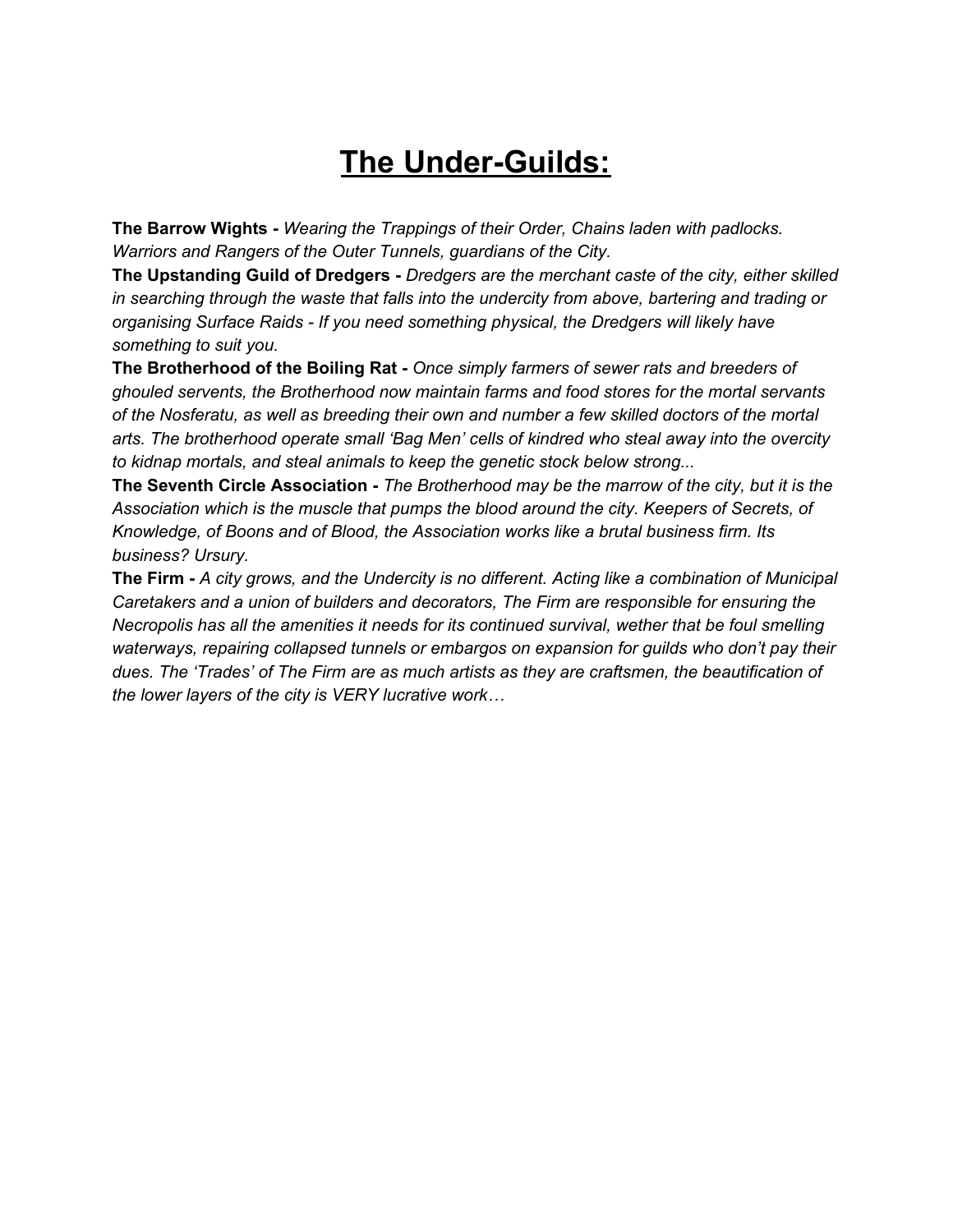### **Merits**

**Necropolis Merits: Apply to the Footfalls in general, but guilds may Embargo use of Necropoli Merits as a social technique. Some Necropolis merits are Personal, rather than public, where noted.**

**Bleak Annals:** For each dot in the Annals, choose one Mental Skill Specialty. At any time, any Nosferatu with dots contributing toward the Necropolis can use the Bleak Annals and make a Research roll (pp. 55-56, World of Darkness Rulebook). Success on this roll allows the character to utilize the bonus from the Skill Specialty as if it were his own for the rest of the night.

Note that, when purchasing dots in the Annals, the same Skill specialty can be purchased up to three times.

**Caldaria:** At one dot, the Caldarium provides a place of social power for the Nosferatu: all Haunts within the Caldarium gain +1 to rolls involving Expression, Persuasion, Socialize or Subterfuge. At three dots, this bonus increases to +2, and in addition all present gain the Meditative Mind Merit. At five dots, the bonus increases to +3, and a dark serenity stays with the Haunt even after he leaves the bathhouse. For the rest of the night, he gains a  $+2$  bonus against any kind of frenzy.

**Catacombs:** Navigating the tunnels necessitates an extended Wits + Investigation roll, with ten successes required. Each roll is equivalent to one hour's worth of wandering. Those who do not have dots in the Necropolis Merit suffer a penalty to this roll equal to the owners' total dots in Catacombs. Those who do possess any dots in the Merit, however, may still have to succeed on the roll. Even the Haunts may find themselves periodically lost in the dark and distorted heart of their own Necropolis.

The Catacombs are almost unremittingly dark. Standard Perception rolls are hampered by a standard -3 penalty, and the "Fighting Blind" rules (p. 166, World of Darkness Rulebook) may apply at Storyteller discretion.

**Dark Temple:** COMPLETE OVERHAUL TO CONNECT TO THE LYGOS/YAGNATIA EXPIE